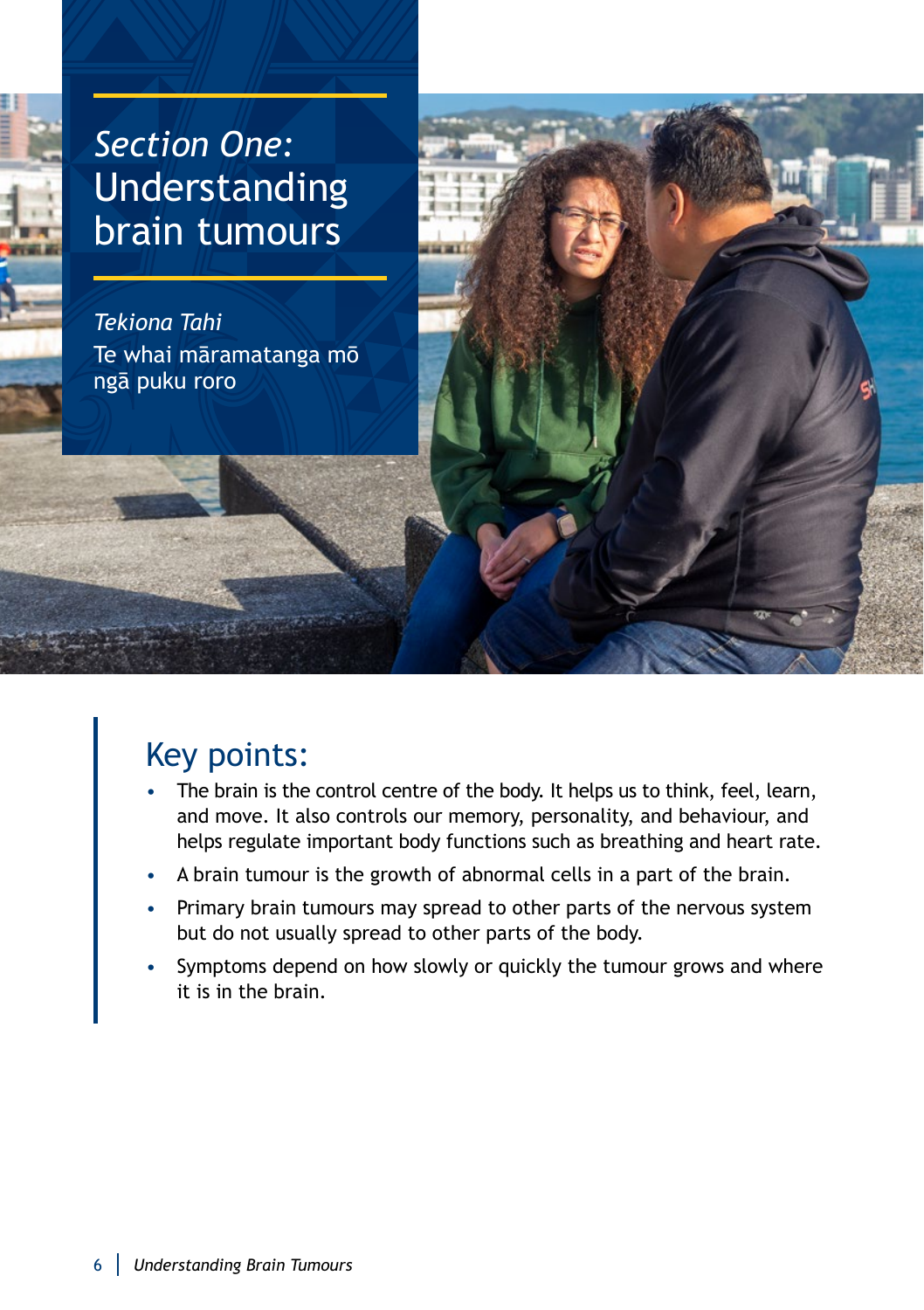### Ngā kōrero matua:

- Ko te pū whakahaere o te tinana te roro. Ka āwhina i a tātou ki te whakaaro, ki te rongo, ki te ako me te nekeneke haere. He whakahaere anō hoki i ō tātou pūmahara, ō tātou tuakiri, o tātou whanonga me tōna āwhina ki te whakarite i ētahi mahinga nui o te tinana pērā ki te mahi whakahā, me te tere o te manawa.
- Ko te tipu o ngā pūtau tino rerekē ki tētahi wāhi o te roro, te puku roro.
- Tērā pea ka hōrapa haere ētahi puku roro ki ētahi atu wāhi o te pūnaha io tōpū engari, i te nuinga o te wā, kīhai e hōrapa ki wāhi kē o te tinana.
- Ka hāngai ngā tohumate ki te pōturi, ki te tere rānei o te tipu o te puku, me te wāhi e tau ana ki roto i te roro.

### What is a brain tumour?

A brain tumour is a growth of abnormal cells in a part of the brain. The growth is known as a tumour. Brain tumours can be primary or secondary (metastatic), depending on where they start.

#### Primary brain tumour

A brain tumour that starts in the brain is called a primary brain tumour. Primary brain tumours may spread to other parts of the nervous system, but do not usually spread to other parts of the body.

#### Secondary (metastatic) brain tumour

Secondary brain tumours are made up of cancer cells that start in another part of the body. For example, lung cancer that spreads to the brain is called lung cancer with brain metastases.



This booklet is about primary brain tumours.

For more information on cancer that has spread to the brain, see the Cancer Society's *Living Well with Advanced Cancer booklet*, available on our website: [cancer.org.nz/advanced-cancer](http://cancer.org.nz/advanced-cancer)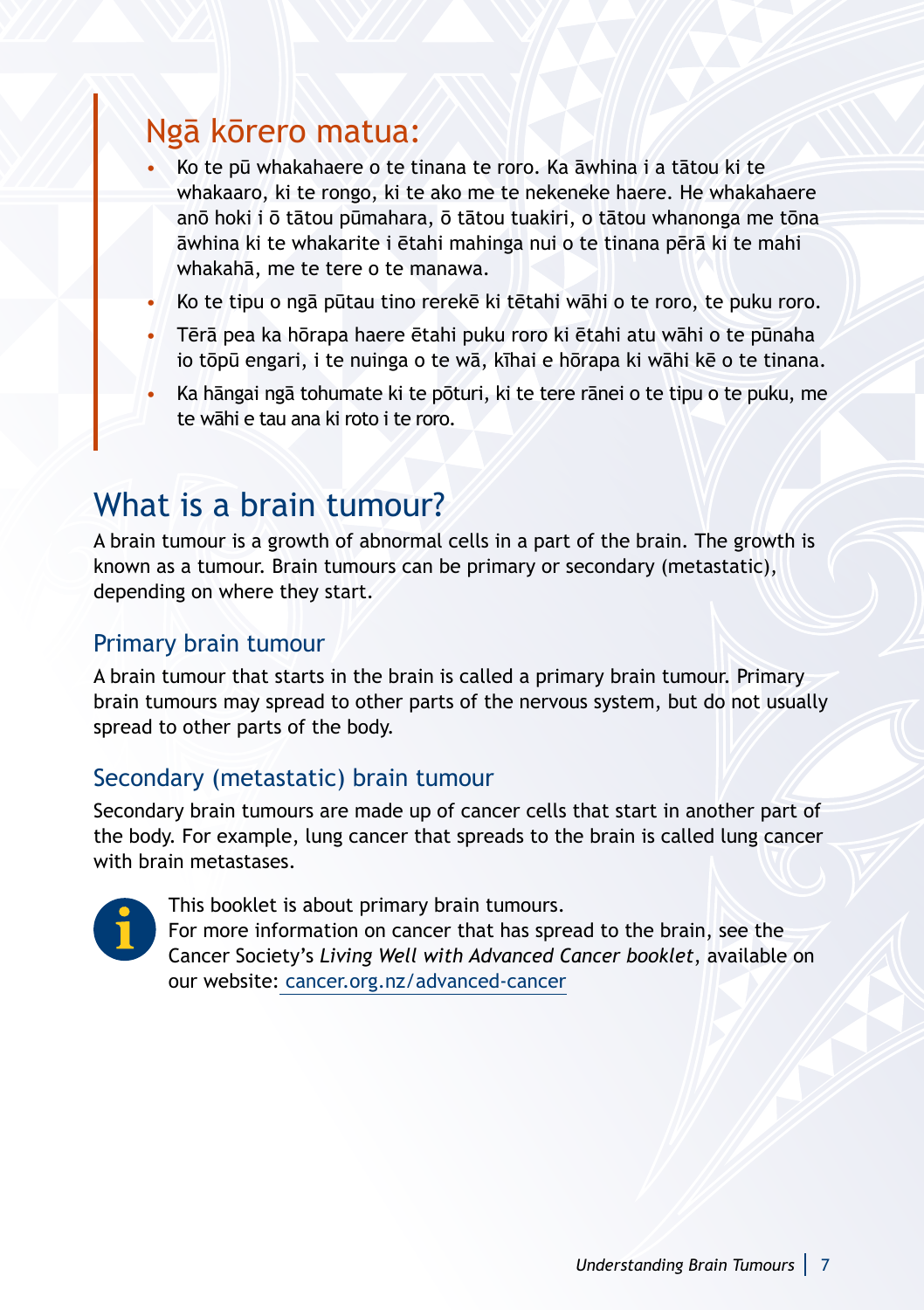## What is the brain?

The brain is the control centre of the body. It helps us to think, feel, learn, and move. It also controls our memory, personality, and behaviour, and helps regulate important body functions, such as breathing and heart rate.

It is made of billions of nerve cells called neurons. Neurons are held in place by supporting cells called glial cells. There are different types of glial cells, including astrocytes, oligodendrocytes, and ependymal cells.

#### How is the brain connected to the rest of the body?

The brain is connected to the rest of the body by the spinal cord. The brain and spinal cord are known as the central nervous system (CNS).

The spinal cord is a long column of nerves down the middle of the spine (backbone). It starts at the base of the brain and goes down to the small of the back. The nerves from the spinal cord send messages back and forth between the brain and the rest of the body. The bones of the spine (vertebrae) protect the spinal cord.

The brain and spinal cord are covered by three thin membranes called meninges. The spaces between the meninges are filled with a watery fluid called cerebrospinal fluid (CSF), which cushions the brain and spinal cord. The brain is also protected by a covering of bone called the skull.



*This image was produced by Macmillan Cancer Support and is used with permission.*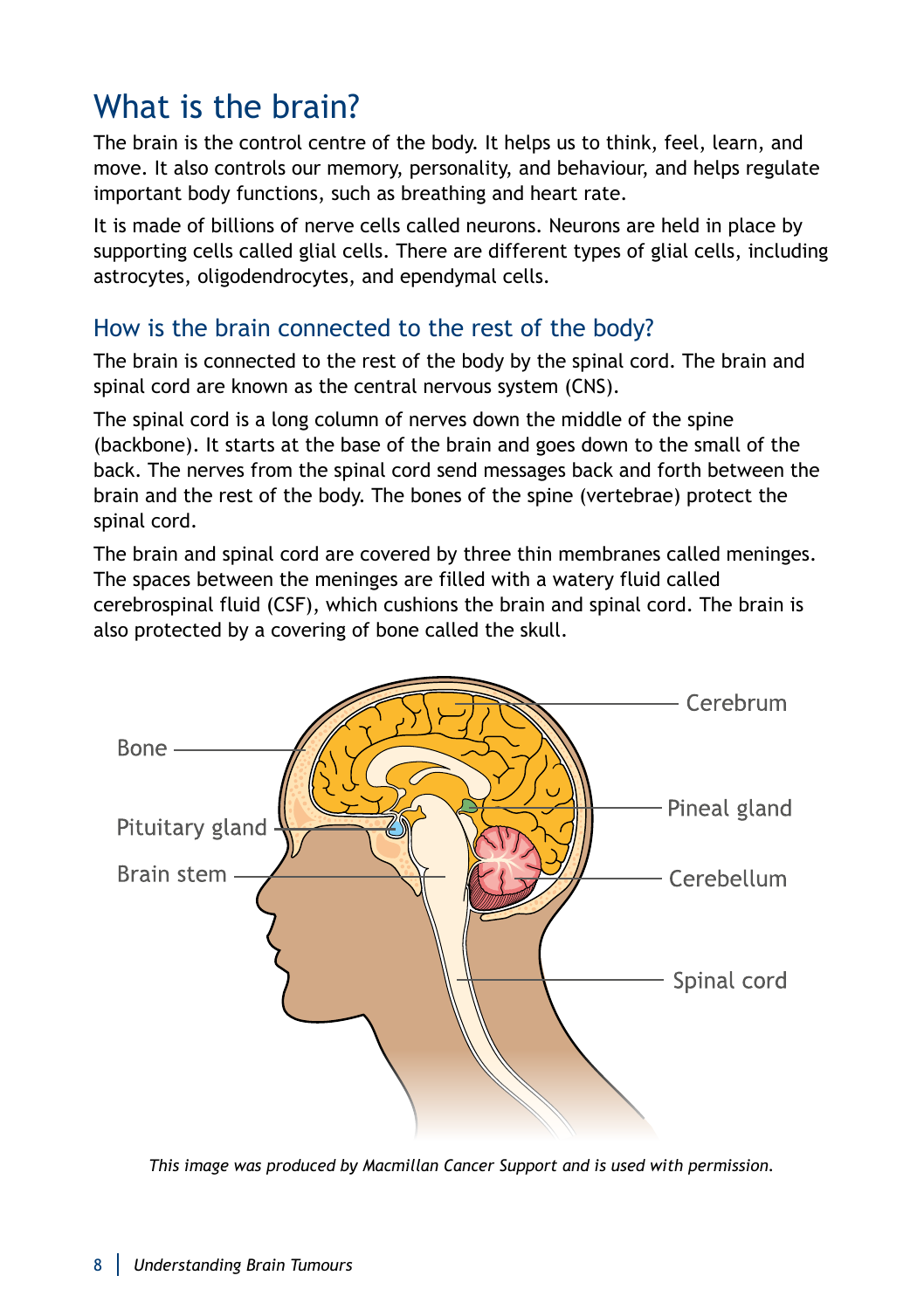## Parts of the brain

The main parts of the brain are the cerebrum, cerebellum, brain stem, cranial nerves, and pituitary and pineal glands.

### Cerebrum

The cerebrum is the largest part of the brain and is made up of two halves, called hemispheres. The right half of the cerebrum controls the left side of the body, and the left half of the cerebrum controls the right side of the body.

Each half of the cerebrum is divided into four areas, called lobes, which control different body activities.

- Frontal lobe: emotions, personality, thinking, and planning
- Temporal lobe: understanding sounds and memory
- Parietal lobe: awareness and understanding of the things around you
- Occipital lobe: vision

Frontal lobe

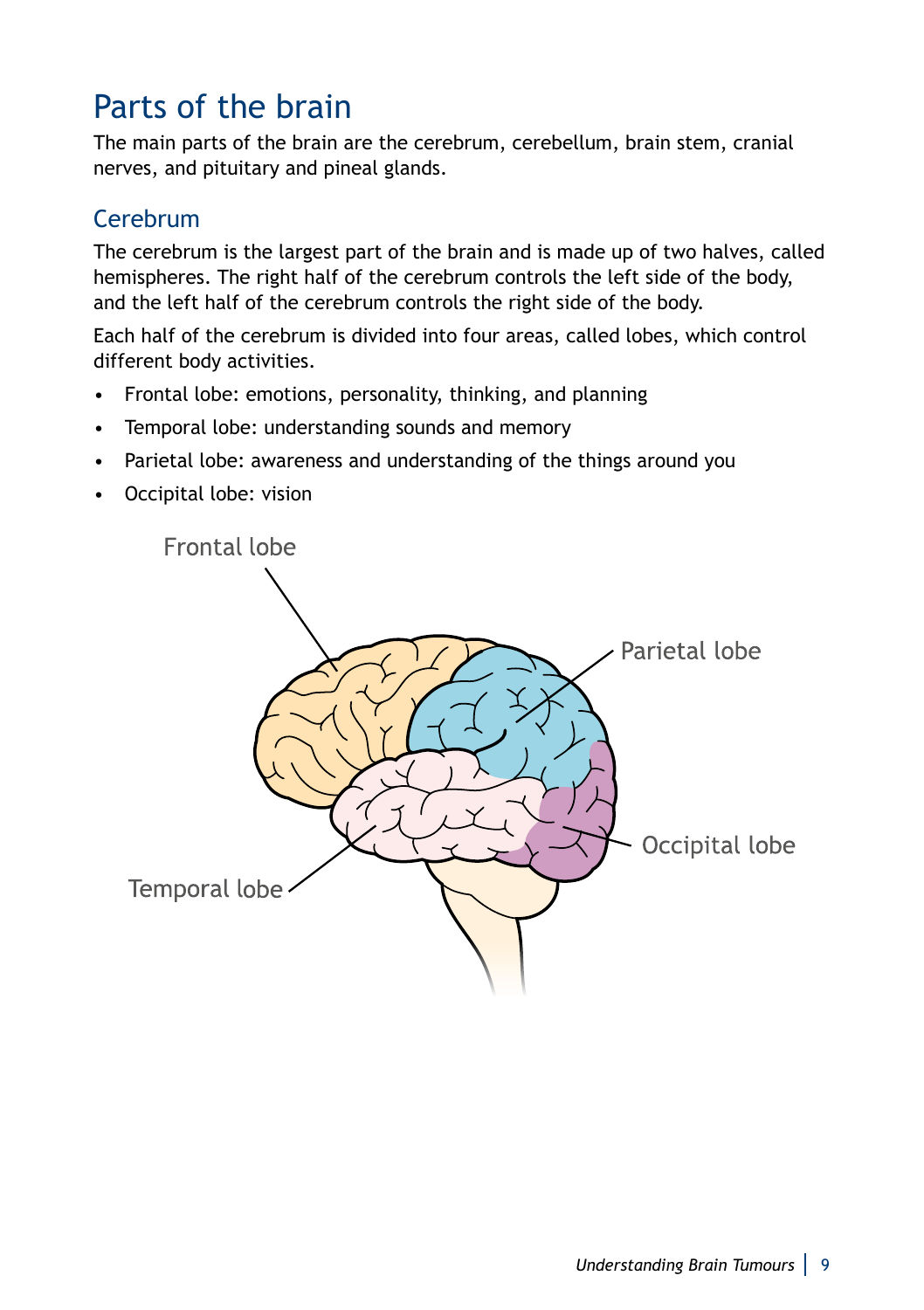### **Cerebellum**

The cerebellum is below the cerebrum, at the back of the brain. It controls balance and coordination.



*This image was produced by Macmillan Cancer Support and is used with permission.*

#### Brain stem

The brain stem connects the brain to the spinal cord. It controls basic body functions that keep us alive, including breathing, blood pressure, and temperature.



*This image was produced by Macmillan Cancer Support and is used with permission.*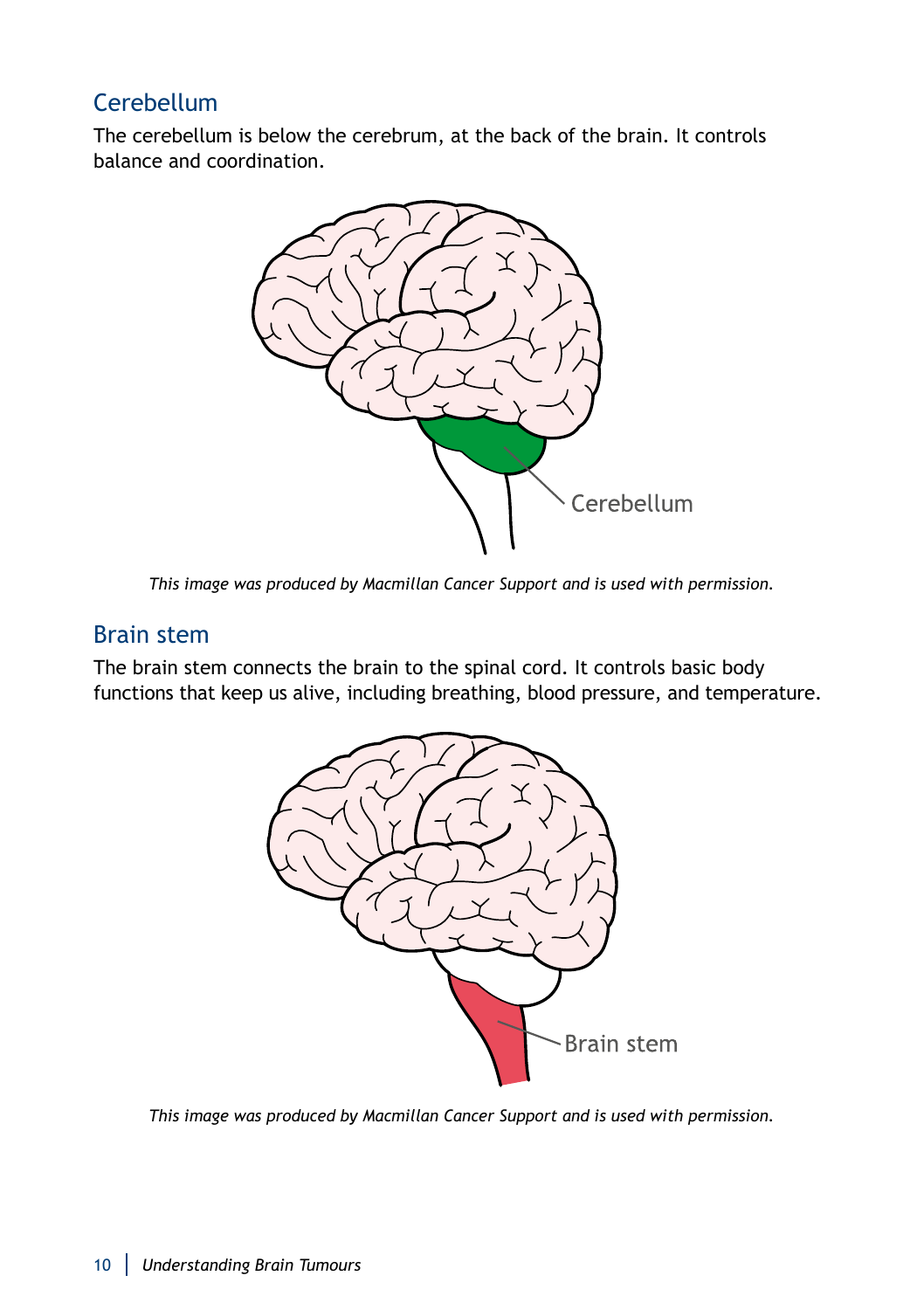### Cranial nerves

Cranial nerves run from the brain and the brain stem to the eyes, nose, ears, tongue, face, and shoulders. The nerves carry messages about sensations such as taste, smell, sight, and hearing to the brain.

### The pituitary gland

The pituitary gland is a small gland the size of a pea, found behind the nose and just below the base of the brain. It makes hormones, which are chemical messengers that control how your body works. The pituitary gland also controls hormones made by many other glands of the body.

#### The pineal gland

The pineal gland is a small gland found deep in the brain. It makes melatonin, the hormone that helps control sleep.

### What are the risk factors for a brain tumour?

Anything that can increase your chances of cancer is called a risk factor. Having one or more risk factors does not mean that you or members of your whānau will develop cancer. Most of us have at least one risk factor but may never develop cancer. Others with cancer may have no known risk factors.

Risk factors that we know make some people more at risk of a brain tumour than others include:

- age most types of primary brain tumour are more common in older people
- gender men are more likely than women to develop most types of primary brain tumour
- inherited or genetic conditions some brain tumours are more common in people with certain rare inherited or genetic conditions, such as neurofibromatosis and Lynch syndrome
- previous radiation treatment to the head.